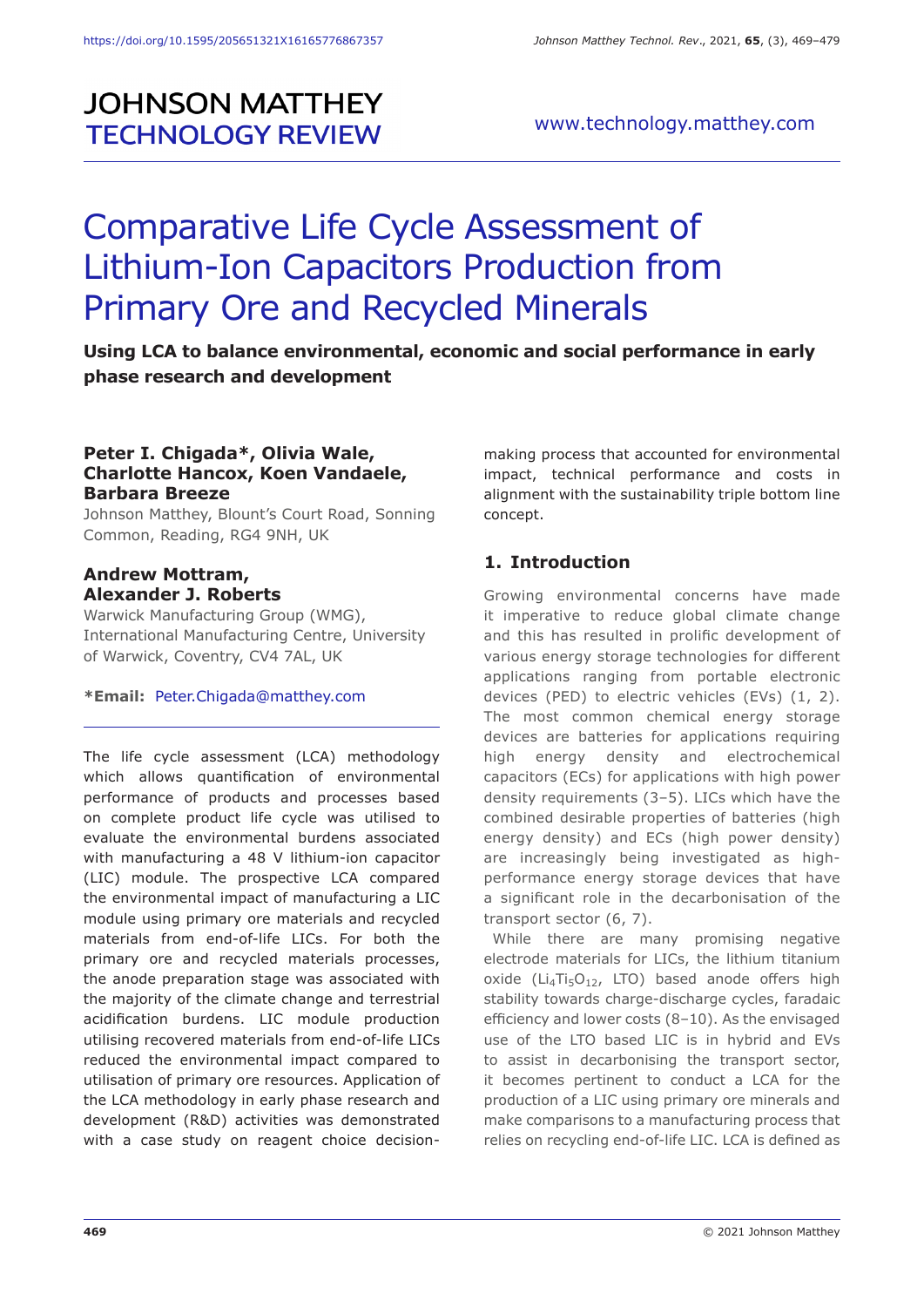a process to evaluate the environmental burdens associated with a product, process or activity by identifying and quantifying energy and materials used and wastes released to the environment (11). The assessment includes the entire life cycle of a product, process or activity, encompassing extracting and processing raw materials, manufacturing, transport and distribution, use, reuse, recycling and final disposal.

LCA facilitates informed decision making as comparative analysis of competing processes or products can be conducted based on environmental impact. At the early stages of R&D activities, LCA is an invaluable tool as it can inform process and material choices that support sustainability goals in addition to promoting innovation for designing products that are more amenable to recycling when they reach end-of-life (12–14). Increasingly, LCA is also being utilised to engage with stakeholders as an evolving green marketing tool through brand competitive differentiation on the basis of sustainability as well as regulatory compliance purposes (15–17). Besides the multifaceted benefits of LCA, its utilisation is not without limitations with uncertainties in inventory data, methodology and application of the weighting technique often being cited as major weaknesses of the approach (18, 19).

While the LCA methodology has been widely applied to energy storage systems this has mostly been for lithium-ion batteries (LIBs), with most studies having focussed on comparative analysis of LIBs to internal combustion engine (ICE) or sustainability of the different battery chemistries (20–22). There is a scarcity in the literature of LCA studies that have analysed production of energy storage devices using primary ore materials in comparison to manufacture of a similar product using recycled materials and specifically for LICs. This study objective is to take a comparative approach with the aim of utilising LCA to inform early phase R&D activities to improve the sustainability of the various process and reagents choices in the production of a LIC module.

The LCA study was conducted as part of the Advanced Lithium Ion Capacitors Electrodes (ALICE) project whose objective was to develop a 48 V LIC module for use in automotive, e-bus and materials handling equipment. The project consortium had industrial and academic partners for developing and scaling-up materials production including application of novel coating techniques to electrode structure to improve performance. The 48 V module built in the project was tested

based on end user requirements and physics based numerical modelling applied at different stages of the project to interlink sophisticated layer structure characterisation results with cell performance.

## **2. Methodology**

## **2.1 Goal and Scope**

The goal of this study is to evaluate the environmental impact of manufacturing a LIC using primary ore materials and making comparative studies for LIC module manufacture using recycled materials from an end-of-life LIC. The scope which captures the pertinent choices for the study is execution of the LCA on the basis of a cradle-togate manufacturing process of a 48 V LIC module. The cradle-to-gate approach was considered sufficient given that the goal of the study was for a comparative analysis of LICs production processes from primary ore and recycled minerals. The other stages of LIC product life once the manufactured product is at the gate would be expected to be similar for purposes of making a fair comparison and therefore their exclusion should not affect the results with respect to the goal of this LCA study.

## **2.2 Functional Unit and System Boundary**

The functional unit, which defines the basis for comparison, is the cells that make the 48 V LIC module. The choice of the functional unit was based on capturing the environmental burdens that would make a difference for LICs production processes from primary ore or recycled minerals. The choice is also additionally informed by the potential application of the LIC in hybrid vehicles and therefore cells which make a 48 V LIC module considered an appropriate functional unit. The system boundaries using primary ore materials and production of a LIC module using recycled materials from an end-of-life LIC are shown in **Figure 1** and **Figure 2**. The system boundary includes raw material extraction, electrode material production and cell build for the 48 V LIC module. Both system boundaries exclude the operational usage stage as the attributable environmental burden for this stage would be identical whether a LIC was manufactured using primary (ore) materials or recycled materials from an end of life LIC. As the project consortia members did not have a mechanical disassembler, the system boundary chosen for the recycled materials study and shown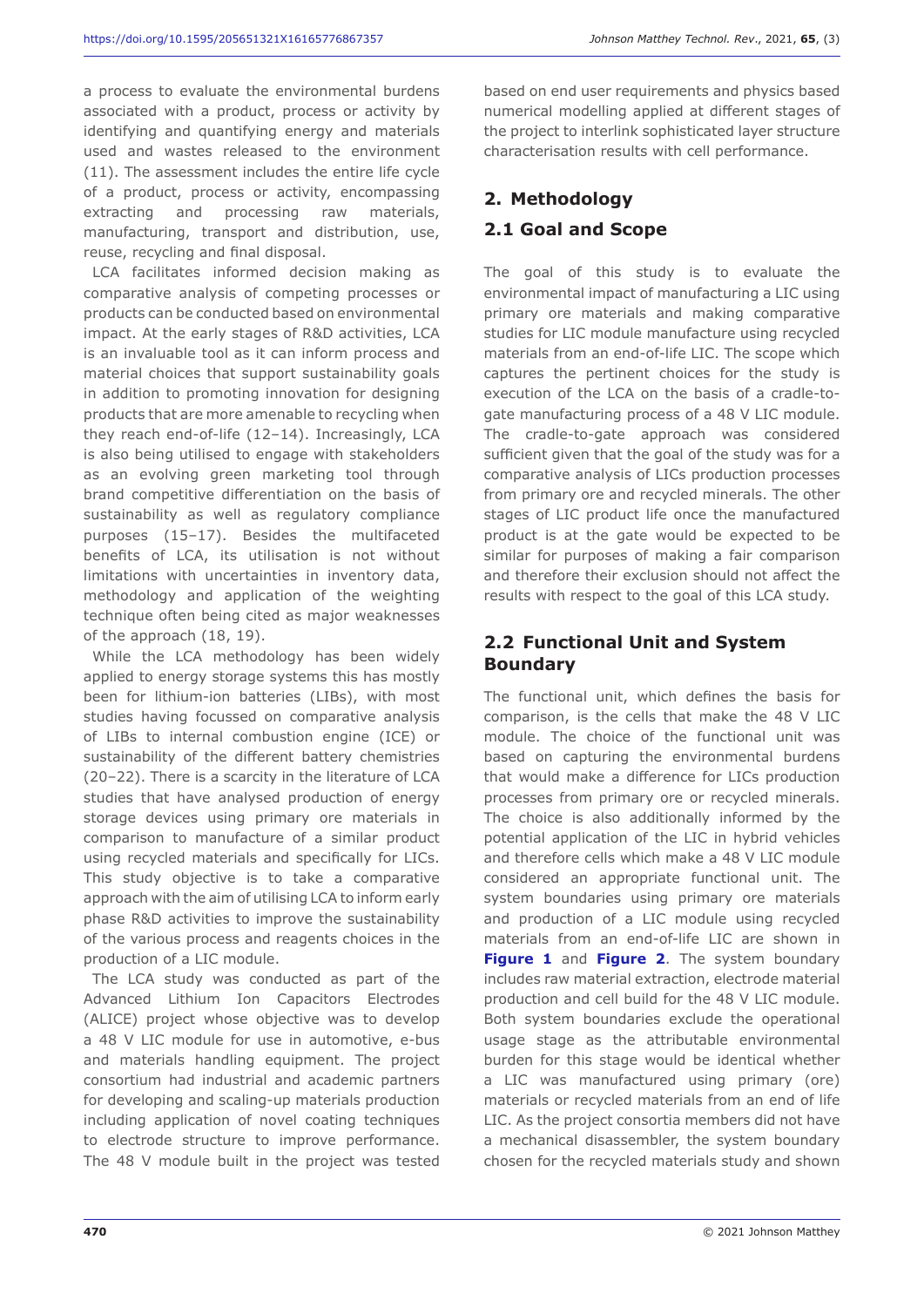

Fig. 1. LCA system boundary for the 48 V LIC manufacture from primary ore materials





in **Figure 2** also excluded the disassembly and reuse process stages.

#### **2.3 Methods and Databases**

The commercial LCA software SimaPro 9.0 (PRé Sustainability, The Netherlands) was used in the study which utilised the ecoinvent 3.5 database (ecoinvent, Switzerland). The Greenhouse gases, Regulated Emissions, and Energy use in Technologies (GREET®) 2017 model published by Argonne National Laboratory, USA, was also used when estimations of energy and reagent usage could not be determined from the commercial database. The relevant elementary flows of the starting material for the LIC manufacture using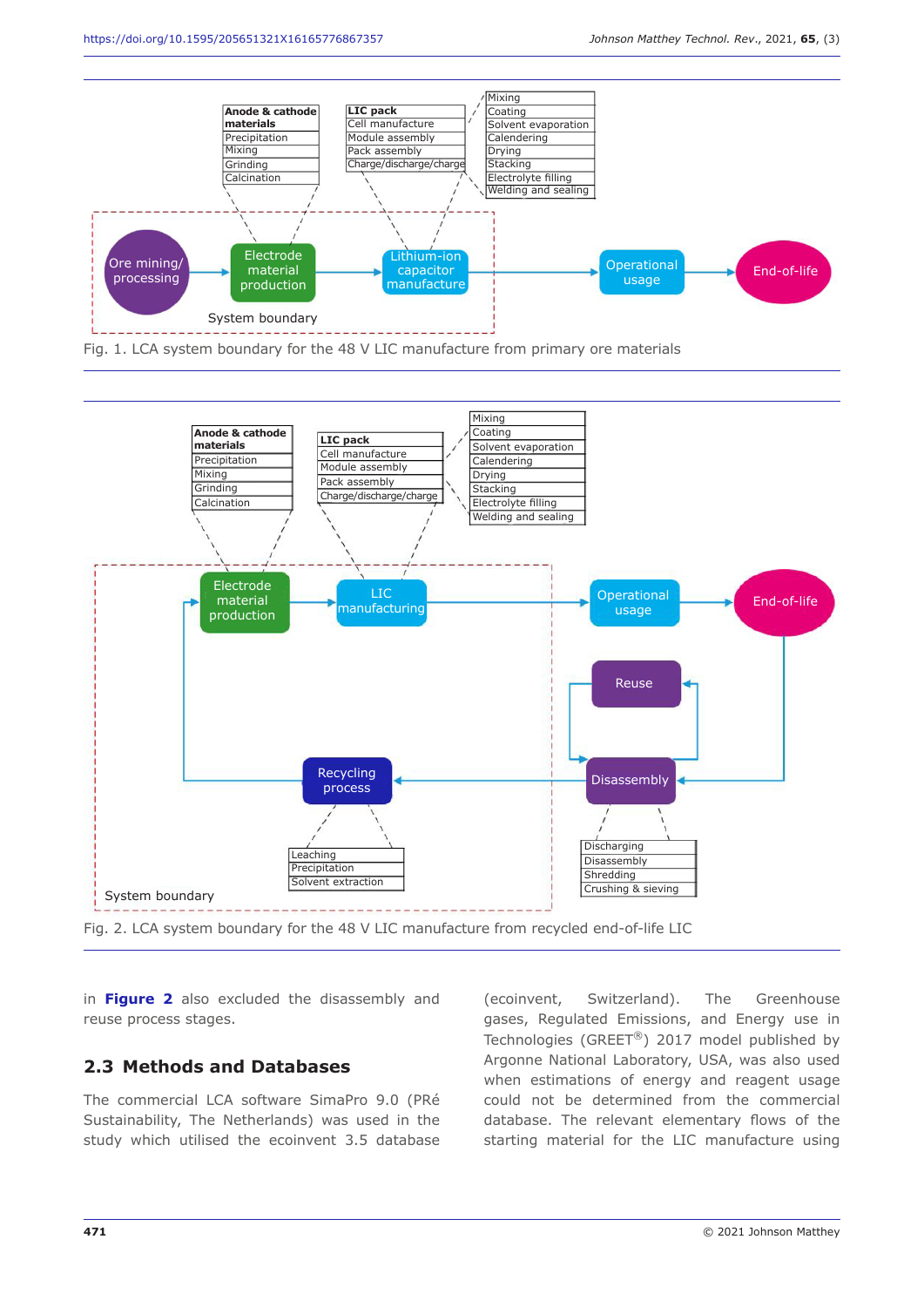recycled materials were obtained from a flowsheet model built in the gPROMS Process Builder software (PSE, UK). The ISO 14044 guidelines were only applied to the recycling flowsheet for the end-oflife LIC with application of the stepwise allocation procedure for multifunctional processes.

The LCA assumes raw materials were acquired from the market with global market average values used to evaluate the environmental burdens associated with the relevant material sourcing. This assumption did not apply to the LTO that was obtained from the recycling process. The emissions and energy associated with transportation were not considered in the study. However, the ecoinvent 3.5 database does account for the environmental impact associated with mining and transporting the various materials to the market. The electricity and heat energy sources used are for the UK with built-in ecoinvent database values used for environmental impact calculations.

#### **3. Life Cycle Inventory**

The elementary flows of material required to make the cells for a 48 V LIC module are based on pilot plant data. The recycled process data is based on a laboratory flowsheet that is simulated using a process model with appropriate scaling of model parameters from gram scale to a full-scale production plant. The main product and process stages for the primary (ore) and recycled materials manufacture of LIC are as follows: (a) anode powder material preparation;

(b) anode preparation; (c) cathode preparation; (d) electrolyte preparation; (e) cell formation; and (f) recycling of LTO powder (recycled material process only).

The detailed breakdown of materials for the assemblies and product stages of the two LCA comparative projects is in **Table I**. The only difference between the two comparative studies is in the source of lithium carbonate and titania for making the anode LTO powder material. For the primary (ore) process, the information for the environmental footprint associated with lithium carbonate and titania is obtained from the ecoinvent 3.5 database based on ore extraction and salt formation environmental impact values. However, in the case of the LIC module made from recycled materials, lithium carbonate and titania are obtained from the recycling product stage and only have process environmental impact values associated with reagents and energy consumption demand to recycle the end-of-life LTO anodes.

The supplementary data which contains the flowcharts and inventory to produce a lithium ion capacitor module and the list of assumptions used in the study is located with the online version of this article.

## **3.1 LTO Powder Synthesis**

The information for the LTO powder used in the anode preparation process was not available in the econivent 3.5 database or GREET® 2017. To determine elemental material flows of lithium

| <b>Lithium-Ion Capacitor Module</b>                        |                                                                              |
|------------------------------------------------------------|------------------------------------------------------------------------------|
| <b>Primary (ore) LIC</b>                                   | <b>Recycled materials LIC</b>                                                |
|                                                            | Recycling 1.2 kg of LTO coated to anodes                                     |
| Anode material: LTO powder preparation                     | Recycled material anode material: LTO powder<br>preparation                  |
| Anode preparation: LTO slurry coating, dry and<br>calender | Recycled material anode preparation: LTO slurry<br>coating, dry and calender |
| Cathode preparation 1: slurry preparation                  | Cathode preparation 1: slurry preparation                                    |
| Cathode preparation 2: coat, dry and calender              | Cathode preparation 2: coat, dry and calender                                |
| Electrolyte preparation 1: dimethyl carbonate<br>formation | Electrolyte preparation 1: dimethyl carbonate formation                      |
| Electrolyte preparation 2: Vinylene carbonate              | Electrolyte preparation 2: Vinylene carbonate                                |
| Cell formation 1: cutting, stacking and drying             | Cell formation 1: cutting, stacking and drying                               |
| Cell formation 2: electrolyte fill and packaging           | Cell formation 2: electrolyte fill and packaging                             |
| Formation of 48 V LIC (primary ore)                        | Formation of 48 V LIC (recycled material)                                    |

**Table I Detailed Product Stages and Assemblies for the Primary Ore and Recycled Materials**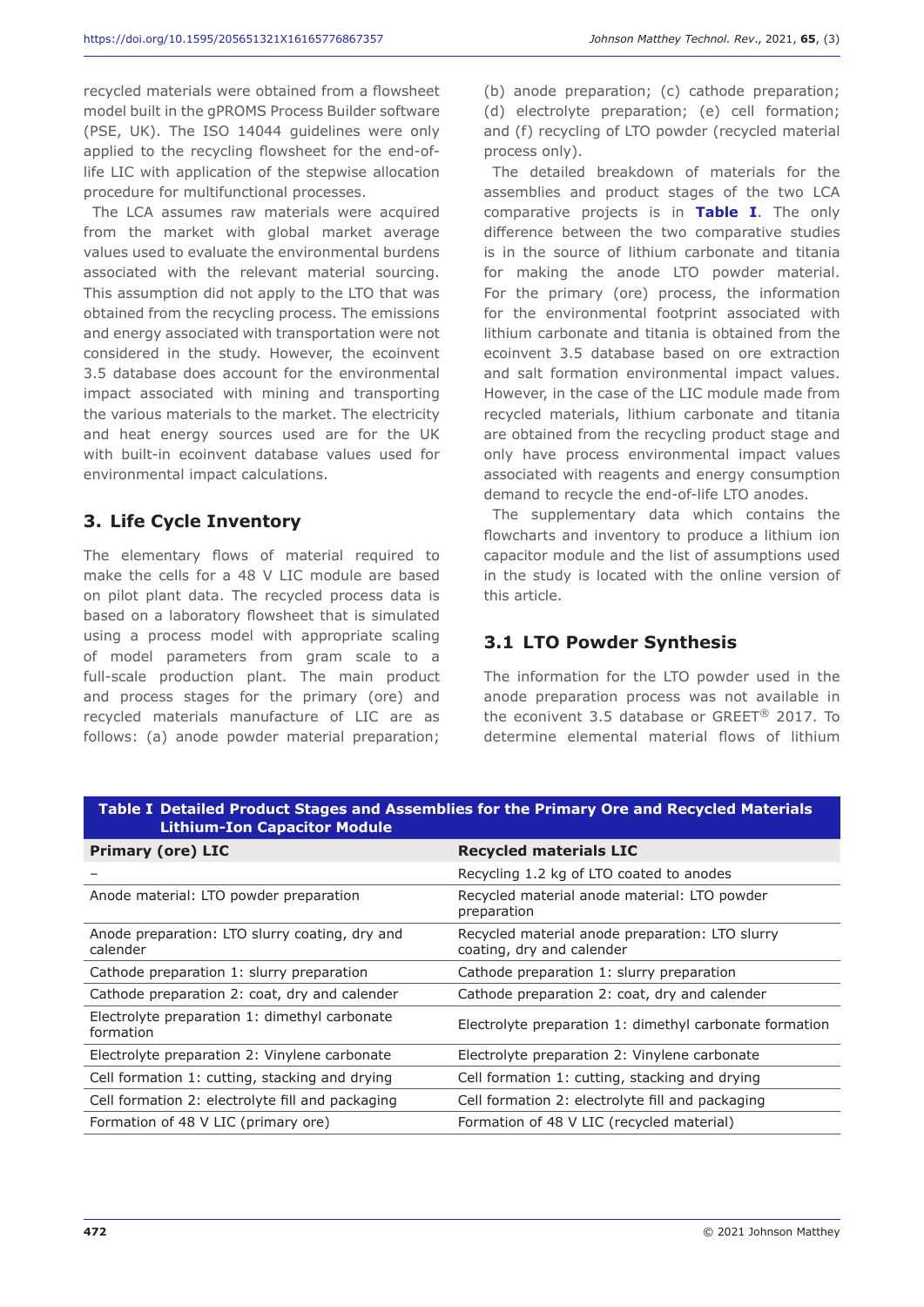carbonate and titania required to synthesise LTO an assumption of manufacture by solid-state reaction route was utilised (23). To account for lithium losses during the high temperature heating process, 5% excess lithium carbonate to stoichiometric requirements was added. The process energy requirements for synthesising LTO were obtained from GREET® 2017 by assuming similarity to those of manufacturing lithium manganese oxide (LMO).

The environmental footprint associated with lithium carbonate and titania was obtained from the ecoinvent database for the primary (ore) process. For the recycled materials LIC, environmental footprint attributable to lithium carbonate and titania were obtained as fractional contribution of the LTO anodes recycling product stage reagents and energy consumption.

### **3.2 Anode and Cathode Preparation**

The elemental flows are for double side coating of 90 m of aluminium current collector foil from which 540 electrodes were made from the pilot plant. A 90% recovery and reuse assumption for *N*-methyl-2-pyrrolidone (NMP) was applied to the life cycle inventory as this is the expected design requirement at production scale. Without this assumption of NMP recovery and recycle the environmental impact from this organic solvent would be overestimated.

The cathode preparation stage elemental flows are based on the preparation of 180 electrodes from 30 m double sided coating on an aluminium foil from the pilot facility.

#### **3.3 Electrolyte, Cell and Lithium-Ion Capacitor Module Formation**

The LIC electrolyte consists of lithium hexafluorophosphate, ethylene carbonate, dimethyl carbonate and vinylene carbonate. Dimethyl carbonate and vinylene carbonate were not in the ecoinvent 3.5 database. These two components were assumed to have been synthesised from base materials using stoichiometric considerations.

The cells for the LIC are A5 pouch cells and each cell contained 11 anodes and 10 cathodes. The electrode cutting yield was 70% and the overall cell build yield value was 89% based on the pilot facility data. The failure rate of cells on testing was assumed to be 2% with the rejected cells discarded as waste. The scope of the study is for a 48 V LIC module and this was assembled from 160 cells.

## **3.4 Modelling of LTO Recycling Process**

A proposed hydrometallurgical recycling flowsheet developed for recycling the LTO powder is shown in **Figure 3.** At the front end of the recycling process flowsheet, removal (decoating) of the LTO powder from the aluminium foil is executed by application of formic acid and this is then followed by a leaching stage using hydrochloric acid with a filtration stage which recovers titania. The filtrate undergoes a concentration step through evaporation followed by precipitation using sodium carbonate. Titania and lithium carbonate which are the main products from the recycling flowsheet are then used as starting feed materials for making the 'recycled material anode'.

The laboratory scale input values were used to inform a flowsheet model which was used to populate reagent and energy demand of the various processing stages. Appropriate scaling of model parameters from gram scale laboratory information to full scale production was applied in determining elementary flows of the recycled LTO materials.

### **4. Analysis of Life Cycle Assessment Results**

While results for several environmental impact categories were available for analysis, for purposes of this study climate change (kilogram of  $CO<sub>2</sub>$ equivalent) and terrestrial acidification (kilogram of  $SO<sub>2</sub>$  equivalent) were analysed in greater detail for comparing the LIC module manufacture from primary ore materials against the recycled material process. The calculations are based on the ReCiPe Midpoint (H) with European Normalisation (24). The ReCiPe method was utilised because of its environmental relevance to the scope of the study, transparency and reproducibility. However, other methods which are also compatible with ISO standards could have been applied to the study.

Aluminium had the highest climate change and terrestrial acidification burdens to the extent of overshadowing contributions from other materials. To facilitate detailed analysis of environmental burdens of the other materials and processes, visual graphics of the results were plotted without the contribution from aluminium. Aluminium has established recycling processes but the decision if the quality of this recycled aluminium was of specifications sufficient for direct use in LIC manufacture was indeterminate and therefore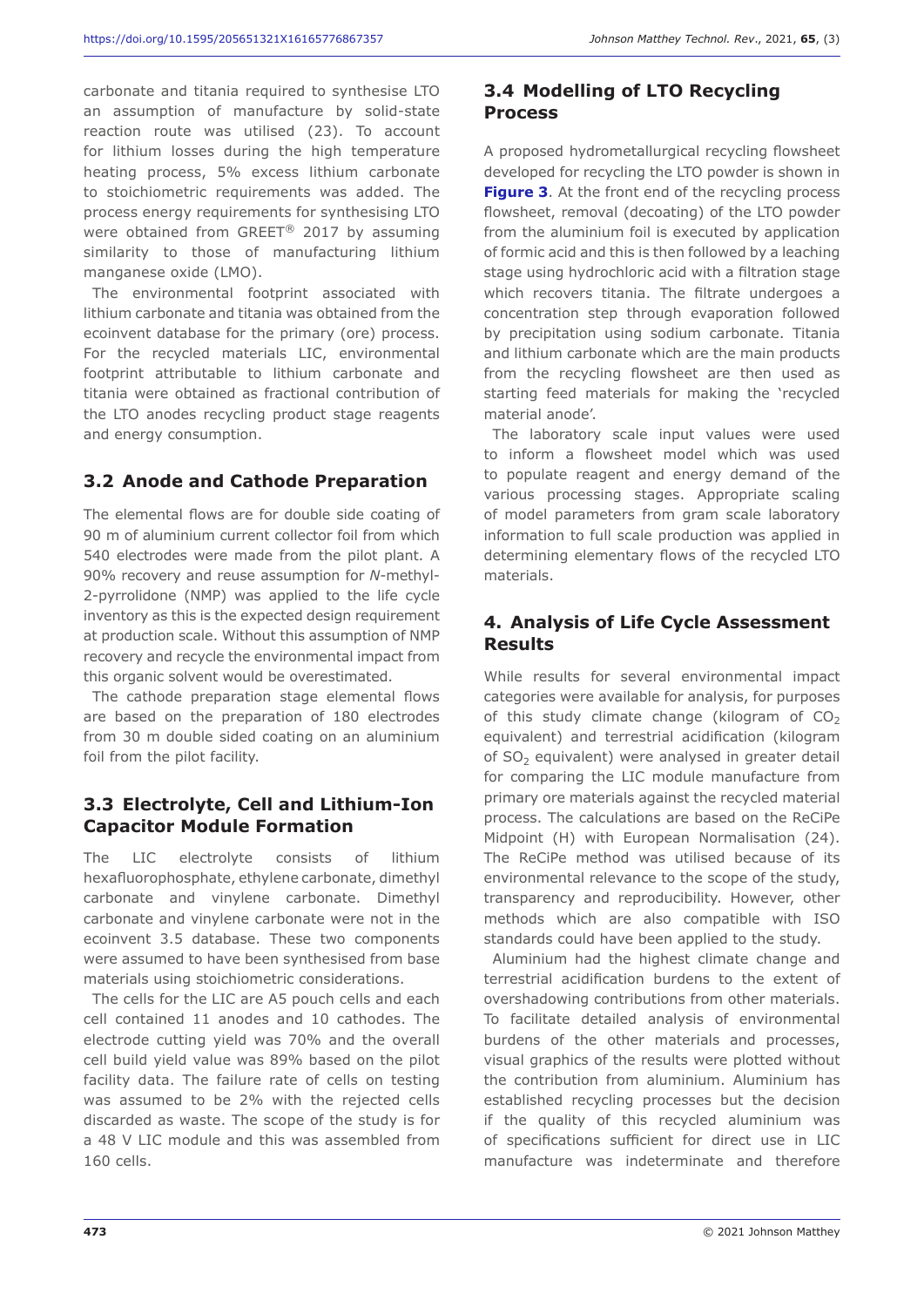

Fig. 3. Recycling flowsheet of anodes coated with 1.2 kg of LTO using metal recoveries from laboratory experiments



the LCA credit process was not applied towards aluminium used. **Figure 4** compares the climate change impact for making a 48 V LIC module using primary ore material and recycled LTO. Overall, utilising recycled LTO materials reduces the climate change impact by 12%. The order of decreasing climate change for the LIC module manufacture using primary (ore) materials is titania > lithium hexafluorophosphate > ethylene carbonate. For LIC module manufacture using recycled LTO, the order of decreasing climate change is lithium hexafluorophosphate > formic acid > ethylene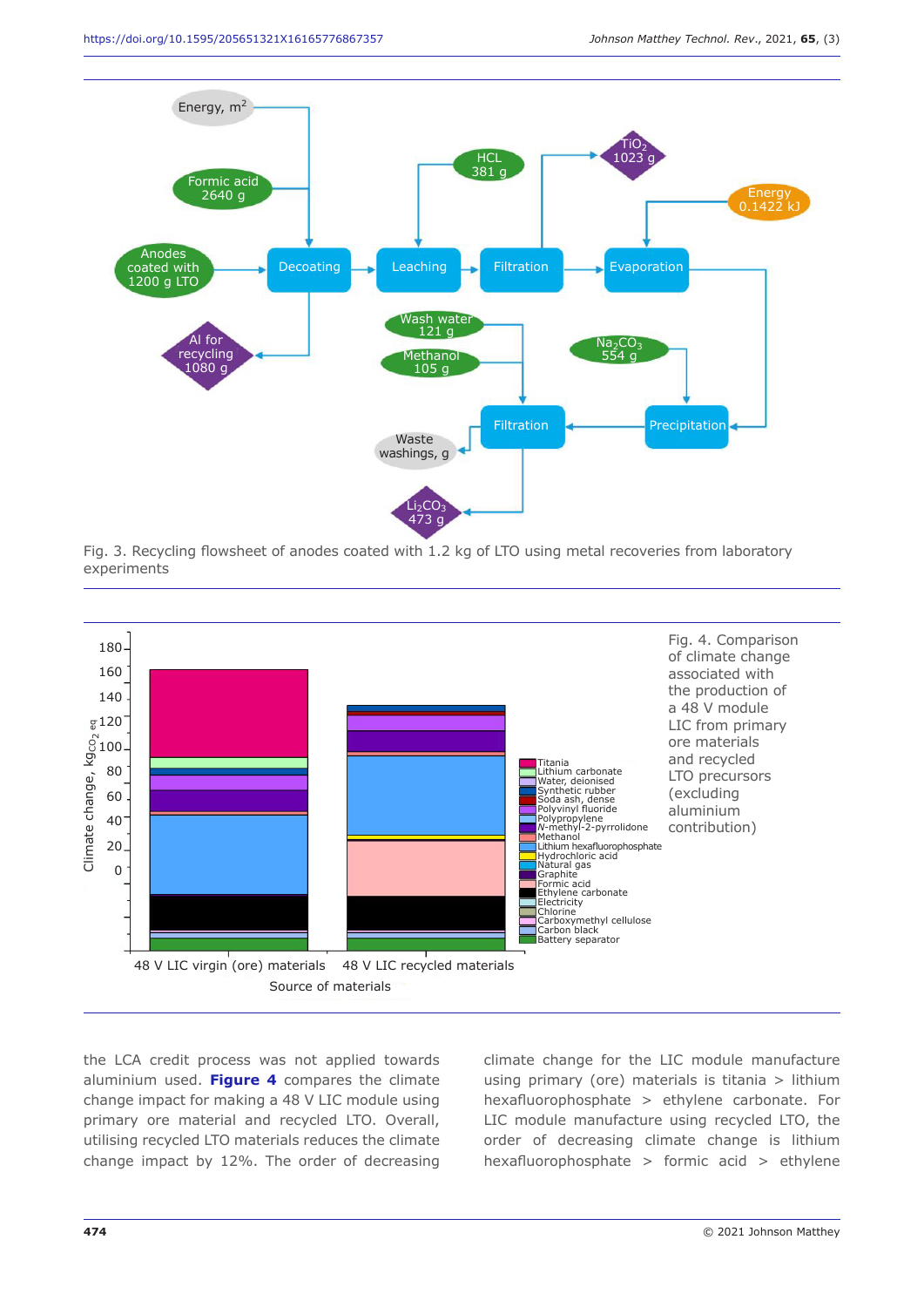#### **Table II Comparison of Climate Change Contributions of the Main Product Stages for the Manufacture of a 48 V Lithium-Ion Capacitor Module Using 160 Cells from Primary (Ore) and Recycled LTO Materialsa**

|                 | Climate change, kg <sub>co2 eq</sub> |                               |                       |                                  |  |  |
|-----------------|--------------------------------------|-------------------------------|-----------------------|----------------------------------|--|--|
|                 | <b>Anode preparation</b>             | <b>Cathode</b><br>preparation | <b>Cell formation</b> | 48 V LIC module<br>$(160$ cells) |  |  |
| Virgin (ore)    | 82 (222)                             | 8 (154)                       | 78 (145)              | 168 (521)                        |  |  |
| <b>Recycled</b> | 61 (198)                             | 8(154)                        | 78 (145)              | 147 (497)                        |  |  |

a Values in brackets in the table include the contribution from aluminium



carbonate. The highest contributor towards climate change for primary (ore) case is titania while for the recycled LTO it is the lithium hexafluorophosphate electrolyte. Lithium hexafluorophosphate and ethylene carbonate are both part of the electrolyte system and have significant contributions which are equal for LIC manufacture using either primary (ore) or recycled LTO materials. Therefore, significant reductions in climate change for LIC manufacture using recycled LTO can only be achieved by reducing the quantities of formic acid used. **Table II** shows the climate change impact over the various stages of manufacturing a 48 V LIC module. The anode preparation stage has the highest contribution towards climate change for the two comparative cases. However, using recycled LTO lowers the climate change impact by 21  $kg<sub>CO2eq</sub>$  compared to using primary (ore) during the anode preparation stage. The cathode preparation and cell formation stages have the same values as the two cases only differ in source of materials used the anode preparation stage.

Comparative analysis of terrestrial acidification for producing a 48 V LIC module using primary (ore) and recycled LTO materials is shown in **Figure 5.** Usage of recycled LTO for the anode manufacture product stage results in 18% reduction in terrestrial acidification compared to using primary ore materials. The major contributors towards terrestrial acidification in decreasing order are lithium hexafluorophosphate > titania > ethylene carbonate for LIC module manufacture using primary (ore) materials. For LIC manufacture using recycled LTO, the major contributors towards terrestrial acidification in decreasing order are lithium hexafluorophosphate > formic acid > ethylene carbonate. **Table III** shows the terrestrial acidification associated with the various stages of manufacturing a 48 V LIC module for the two cases. The anode preparation stage has the highest contribution towards terrestrial acidification when the primary (ore) and recycled LTO material sources are compared. By utilising recycled LTO for the anode preparation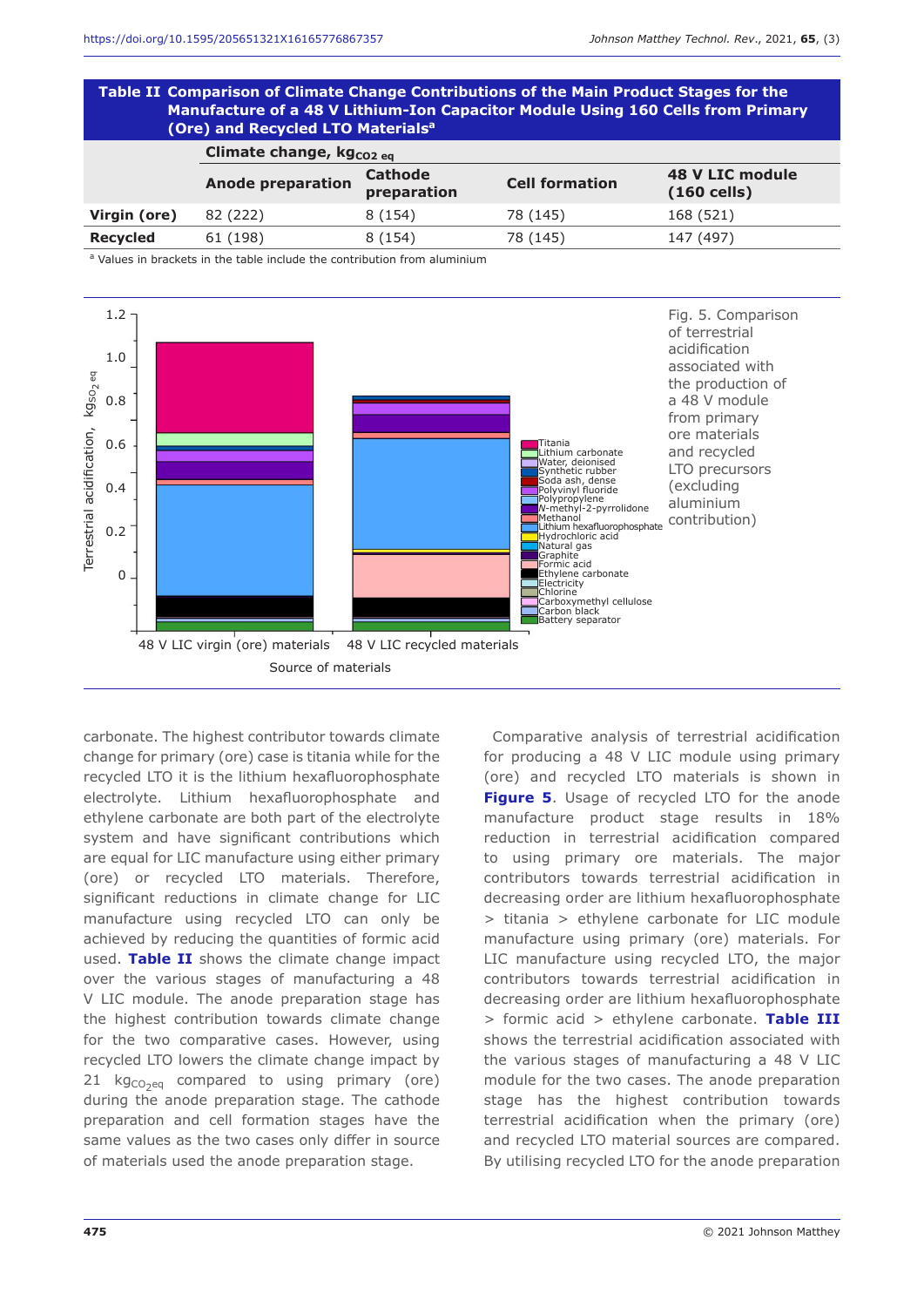| Table III  Comparison of Terrestrial Acidification Impact of the Main Product Stages for the<br>Manufacture of a 48 V Lithium-Ion Capacitor Module Using 160 Cells from Primary<br>Ore vs. Recycled LTO Precursors <sup>a</sup> |                                                |                               |                       |                      |  |  |  |
|---------------------------------------------------------------------------------------------------------------------------------------------------------------------------------------------------------------------------------|------------------------------------------------|-------------------------------|-----------------------|----------------------|--|--|--|
|                                                                                                                                                                                                                                 | Terrestrial acidification, kg <sub>SO2eg</sub> |                               |                       |                      |  |  |  |
|                                                                                                                                                                                                                                 | Anode<br>preparation                           | <b>Cathode</b><br>preparation | <b>Cell formation</b> | 48 V LIC (160 cells) |  |  |  |
| Virgin (ore)                                                                                                                                                                                                                    | 0.51(1.27)                                     | 0.04(0.83)                    | 0.55(0.90)            | 1.1(3.00)            |  |  |  |
| Recycled                                                                                                                                                                                                                        | 0.30(1.06)                                     | 0.04(0.83)                    | 0.55(0.90)            | 0.89(2.79)           |  |  |  |
|                                                                                                                                                                                                                                 |                                                |                               |                       |                      |  |  |  |

<sup>a</sup> Values in brackets in the table include the contribution from aluminium

process the terrestrial acidification impact is lowered by 0.21 kg $_{\text{SO}_2$ eq compared to using primary (ore) materials.

While there are environmental benefits from using recycled LTO, the existing recycling process flowsheet has a lot of optimisation opportunities especially regarding the quantities of formic acid used which have a significant contribution towards both climate and terrestrial acidification.

#### **5. Application of Sustainability and LCA in Early Phase R&D Activities**

The application in early phase R&D activities is demonstrated in this section as applied to process development choices for the recycling stage. Before the hydrometallurgical treatment detailed in Section 3.4, the LTO has to be decoated (removed) from the aluminium foil to which it is bound. The widely used binder for coating the LTO and most active materials to current collectors is polyvinylidene fluoride (PVDF) because of its adhesive capabilities and electrochemical stability (25). The PVDF binder presents a challenge to the decoating process as it is only partially soluble in most common solvents. The common solvent for dissolving PVDF is NMP which is also used during the slurry coating process. However, NMP has high environmental and toxicity burdens which has resulted in stringent legislative restrictions of its usage (26).

To improve the sustainability metrics of the recycling process, several alternative solvents were investigated for their capabilities to remove the LTO from the aluminium foils. Acetone and polyethylene glycol (PEG) have similar properties to dipolar aprotic solvents like NMP and were identified as greener alternatives (27). Several other organic reagents such as acetic acid, formic acid, ethylene glycol and methanol were also screened as potential candidates for the process. **Figure 6** shows images of LTO anodes after stirring in different reagents for 1 h at room temperature. From **Figure 6**, formic acid has higher technical performance compared to the other solvents as it removed all of the visible traces of carbon and LTO from the aluminium foil.

The decision-making process considered the environmental footprint of these reagents in addition to their technical performance for removing the LTO from the aluminium foils. **Figures 7(a)**  and **7(b)** show the contribution towards climate change and terrestrial acidification respectively based on using 1 kg of these reagents. NMP has the highest environmental burden for climate change and terrestrial acidification, while methanol has the least environmental footprint. However, methanol efficiency in decoating LTO was low and therefore a trade-off of technical performance, environmental impact and costs resulted in formic acid as the alternative reagent choice for the decoating process stage. The bulk purchase price for these reagents is in **Table IV**.



Fig. 6. LIC anode foils after stirring in solvent for 1 h at room temperature: (a) acetone; (b) acetic acid; (c) formic acid; (d) methanol; (e) PEG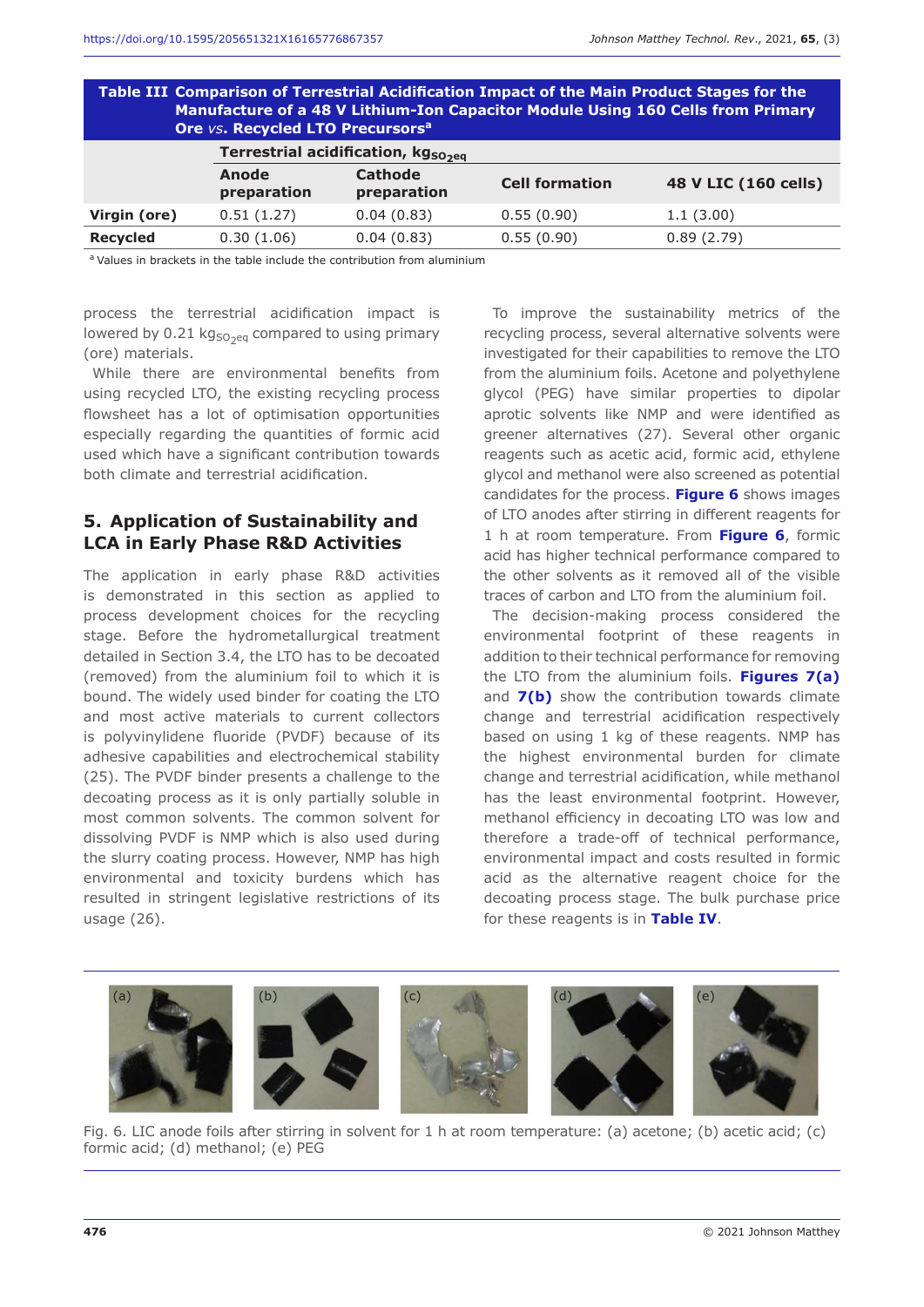

Fig. 7. Environmental impact: (a) climate change; and (b) terrestrial acidification of potential reagents trialled for separating LTO from the aluminium foil current collector on the basis 1 kg usage of the reagents

| Table IV Bulk Chemicals Purchase Price of Potential Reagents Trialled for Decoating LTO <sup>a</sup> |         |             |                    |                 |            |  |
|------------------------------------------------------------------------------------------------------|---------|-------------|--------------------|-----------------|------------|--|
| <b>Decoating reagent</b>                                                                             |         |             |                    |                 |            |  |
|                                                                                                      | Acetone | Acetic acid | <b>Formic acid</b> | <b>Methanol</b> | <b>NMP</b> |  |
| Price, $\pm 1^{-1}$                                                                                  | 5.8     | 60.4        | 66.6               | 23.4            | 95.5       |  |

a ICIS October 2019 prices (28)

While several product and process research activities are focussing on novel binders that are less toxic and low costs compared to PVDF (29), the electrodes bound with PVDF that have already been manufactured will still require a more environmentally sustainable process to recover the active material at their end-of-life. The approach applied in this case study of early phase R&D process development activities demonstrated sustainable choices in alternate reagent selection in alignment to the triple bottom line approach (30). The choice of formic acid when compared to NMP results in intersection of people, planet and profit (3Ps) requirements of sustainability. For this case study, formic acid had reduced environmental impact, toxicity and meets the profit criteria through high decoating technical efficiency at lower costs compared to NMP.

## **6. Conclusions**

The LCA methodology was applied to quantitatively determine the environmental burdens associated with manufacturing a 48 V LIC module. The prospective LCA compared the environmental impact of manufacturing a LIC module using primary ore materials versus LIC manufacture using recycled materials from end-of-life LICs. The anode preparation stage is associated with most of the environmental burden for manufacturing the LIC module for both processes due to the source of precursors used in production of the active LTO material. Utilisation of LTO precursors from recycled end-of-life LICs reduced both climate change and terrestrial acidification environmental impact categories for the LIC module manufacture. However, the sustainability metrics of the recycled process route of production could potentially be improved further by optimised application of formic acid which is used in the process stage for separating the LTO from the aluminium current collector foils.

The application of the LCA methodology in early phase R&D activities was demonstrated for the process development reagent choice case study. The LTO decoating reagent decision-making process considered the environmental footprint, technical performance and costs. The decision to utilise formic acid as a decoating agent was a sustainable choice which balanced environmental, economic and social performance. For the demonstrated case study, the choice of formic acid as decoating reagent reduced climate change and terrestrial acidification, lowered human toxicity values and met the profit criteria through high separation efficiency at lower costs.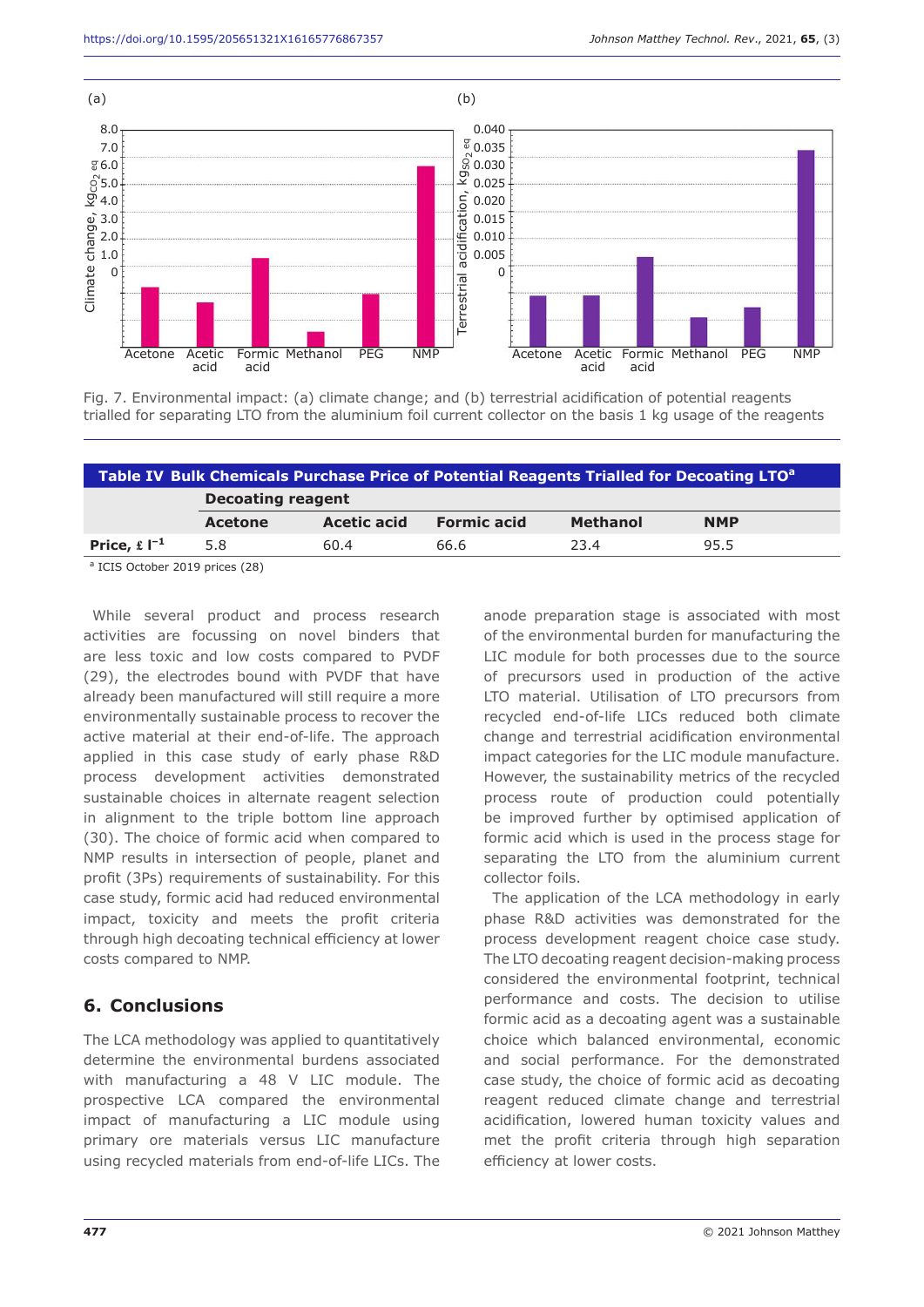#### **Acknowledgements**

This study was part of the Advanced Lithium Ion Capacitors Electrodes (ALICE) project and received funding from Innovate UK Grant No. 102655.

#### **References**

- 1. "Supercapacitors: Materials, Systems, and Applications", eds. F. Béguin and E. Frąckowiak, Wiley-VCH, Weinheim, Germany, 2013
- 2. J. B. Goodenough and K.-S. Park, *J. Am. Chem. Soc.,* 2013, **135**, (4), 1167
- 3. J. Ding, W. Hu, E. Paek and D. Mitlin, *Chem. Rev.,*  2018, **118**, (14), 6457
- 4. J. Jaguemont, L. Boulon and Y. Dubé, *Appl. Energy*, 2016, **164**, 99
- 5. H.-G. Jung, N. Venugopal, B. Scrosati and Y.- K. Sun, *J. Power Sources,* 2013, **221**, 266
- 6. K. Zou, P. Cai, X. Cao, G. Zou, H. Hou and X. Ji, *Curr. Opinion Electrochem.,* 2020, **21**, 31
- 7. A. Jagadale, X. Zhou, R. Xiong, D. P. Dubal, J. Xu and S. Yang, *Energy Storage Mater.,* 2019, **19**, 314
- 8. G. Madabattula, B. Wu, M. Marinescu and G. Offer, *J. Electrochem. Soc.*, 2020, **167**, (4), 43503
- 9. J.-E. Lim, J. Kim, Y. Kim and J.-K. Kim, *Electrochim. Acta,* 2018, **282**, 270
- 10. B. Priyono, A. Z. Syahria, A. H. Yuwono, E. Kartini, M. Marfelly and W. M. F. Rahmatulloh, *Int. J. Technol.,* 2015, **6**, (4), 555
- 11. *Environ. Sci. Pollut. Res. Int*., 1994, 1, (1), 55
- 12. L. Brückner, J. Frank and T. Elwert, *Metals,* 2020, **10**, (8), 1107
- 13. T. T. Suhariyanto, D. A. Wahab and M. N. A. Rahman, *Sustainability*, 2018, **10**, (8), 2821
- 14. V. K. Soo, P. Compston and M. Doolan, *Procedia CIRP*, 2015, **29**, 426
- 15. C. Peano, C. Baudino, N. Tecco and V. Girgenti, *J. Cleaner Prod.,* 2015, **104**, 59
- 16. S. Agarwal, K. Tanger, D. Linich, J. Madsen, A. Nicholson and L. Martin, "Enhancing the Value of Life Cycle Assessment", Deloitte Development LLC, New York, USA, 2012
- 17. A. A. Jensen, L. Hoffman, B. Møller, A. Schmidt, K. Christiansen, J. Elkington and F. van Dijk, "Life Cycle Assessment (LCA): A Guide to Approaches, Experiences and Information Sources", European Environment Agency, København, Denmark, August, 1997
- 18. L. A.-W. Ellingsen, C. R. Hung and A. H. Strømman, *Trans. Res. Part D, Trans. Environ.,* 2017, **55**, 82
- 19. G. Finnveden, *Int. J. Life Cycle Assess.,* 2000, **5**, 229
- 20. X. Sun, X. Luo, Z. Zhang, F. Meng and J. Yang, *J. Cleaner Prod.,* 2020, **273**, 123006
- 21. Q. Dai, J. C. Kelly, L. Gaines and M. Wang, *Batteries,* 2019, **5**, (2), 48
- 22. Y. Liang, J. Su, B. Xi, Y. Yu, D. Ji, Y. Sun, C. Cui and J. Zhu, *Resources, Conserv. Recycl.*, 2017, **117**, Part B, 285
- 23. Q. Zhang, C. Zhang, B. Li, S. Kang, X. Li and Y. Wang, *Electrochim. Acta,* 2013, **98**, 146
- 24. "Handbook on Life Cycle Assessment", ed. J. B. Guinée, Kluwer Academic Publishers, Dordrecht, The Netherlands, 2002
- 25. J. Warner, "The Handbook of Lithium-Ion Battery Pack Design", Elsevier Science, Amsterdam, The Netherlands, 2015
- 26. "How to Comply with REACH Restriction 71, Guideline for Users of NMP (1-methyl-2 pyrrolidone)", European Chemicals Agency, Helsinki, Finland, July, 2019
- 27. P. G. Jessop, *Green Chem.,* 2011, **13**, (6), 1391
- 28. ICIS October 2019 prices: https://www.icis.com/ explore/commodities/chemicals/ (Accessed on 22nd October 2019)
- 29. Y. Ma, J. Ma and G. Cui, *Energy Storage Mater.,*  2019, **20**, 146
- 30. J. Elkington, "Cannibals with Forks: The Triple Bottom Line of 21st Century Business", Capstone Publishing Ltd, Oxford, 1997

#### The Authors



Peter Chigada is a Senior Scientist in the Recycling and Separations Technologies Department at Johnson Matthey, Sonning Common, UK where he works on sustainability and process development activities for a broad range of applications.